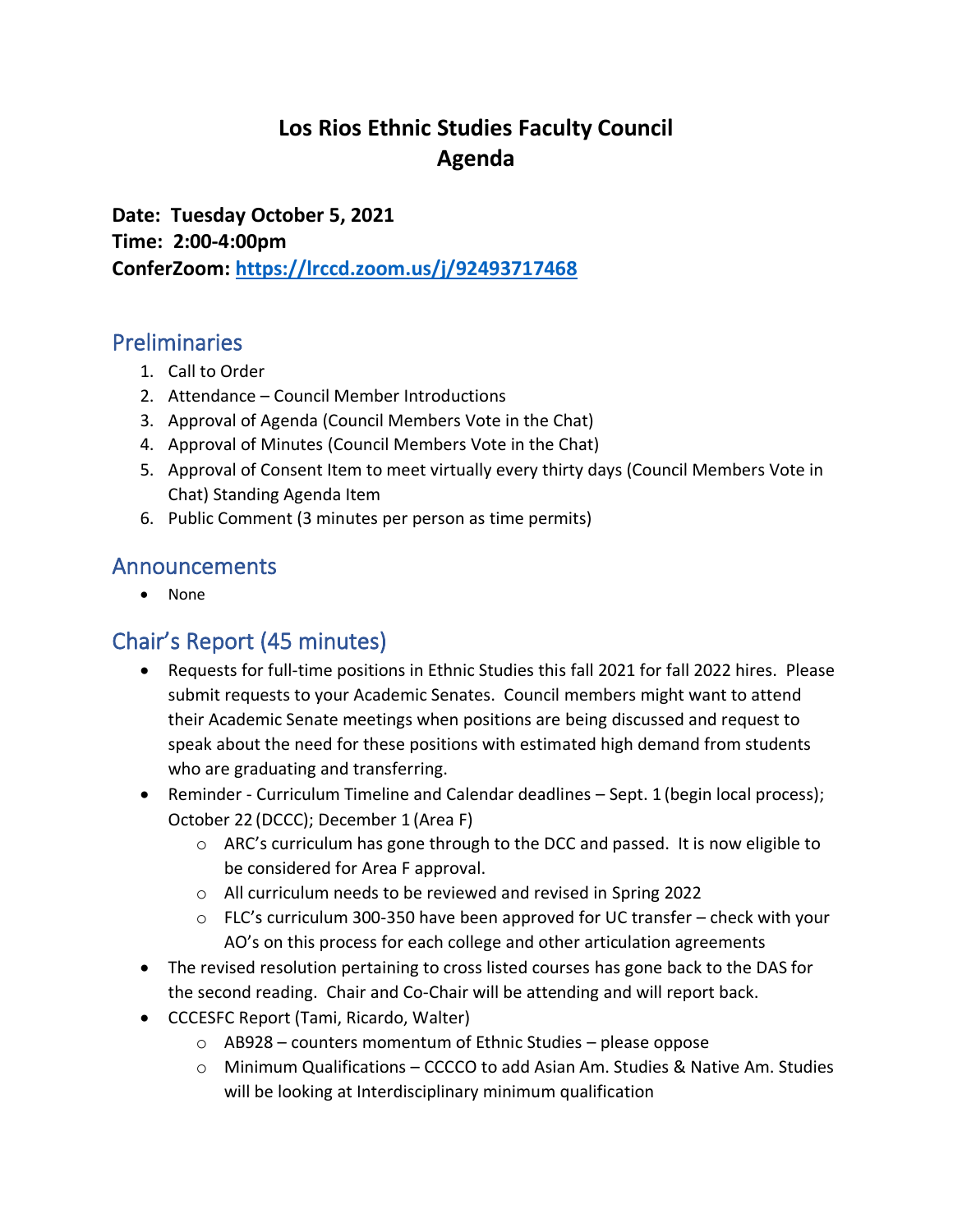- $\circ$  Equivalency is a local process reminder that some folks who are ES don't have 'official ES degrees', please consider their experiences, publications, and work in the field.
- o Title 5 Revision about ES being a graduation requirement should be implemented by 2023 – a Task Force is being formed to address implementation
- o Some Ethnic Studies courses are being considered to meet a US History requirement we review our courses and think about this opportunity
- $\circ$  Encouraging people to write about their experiences to document this time and publish
- How to support new ES faculty
- Work group meeting Friday October 8, 10-12pm Program Work & Curriculum discussion

## Discussion Items

Note: Items that the committee is unable to get to can be tabled until the next meeting.

- 1. Hiring Committees Updates from each college general information on process (5 minutes)
- 2. Equivalency Committee Updates general information on process (5 minutes)
- 3. Department and/or Local Advisory Groups Update (5 minutes)
	- o ARC (Ricardo Caton)
	- o CRC (Alex Peshkoff)
	- o FLC (Tami Cheshire)
	- o SCC (Surangi Frazier)
- 4. Ethnic Studies courses, programs, and degrees (Standing Agenda Item) (10 minutes)
	- o Updates on existing Ethnic Studies Curriculum & **revisions**
		- ETHNS 300, 320, 330, 340 & 350 check in
		- Curriculum deadlines with your Curriculum Committees
			- Sept. 1, Oct. 22, Dec. 1
		- Other courses we are revising and/or writing
	- o Update on Newly Proposed Ethnic Studies Curriculum None
	- o Proposals for Ethnic Studies Programs, Certificates, Degrees None
- 5. Ethnic Studies Video Update (Malika Hollinside) (3 minutes)

# Decision Items (Council Members Vote in Chat When Called to Vote)

Note: Decisions should be discussed at one meeting and voted on in a subsequent meeting. Decision items must be made public 72 hours before a vote can be made per Brown Act.

• None

#### Future Items

- Requests for more full-time positions in Ethnic Studies
- Hiring Committee Updates/Minimum Qualifications Committee Updates
- Department and/or Local Advisory group reports Ethnic Studies courses, programs, and degrees (Standing Agenda Item)